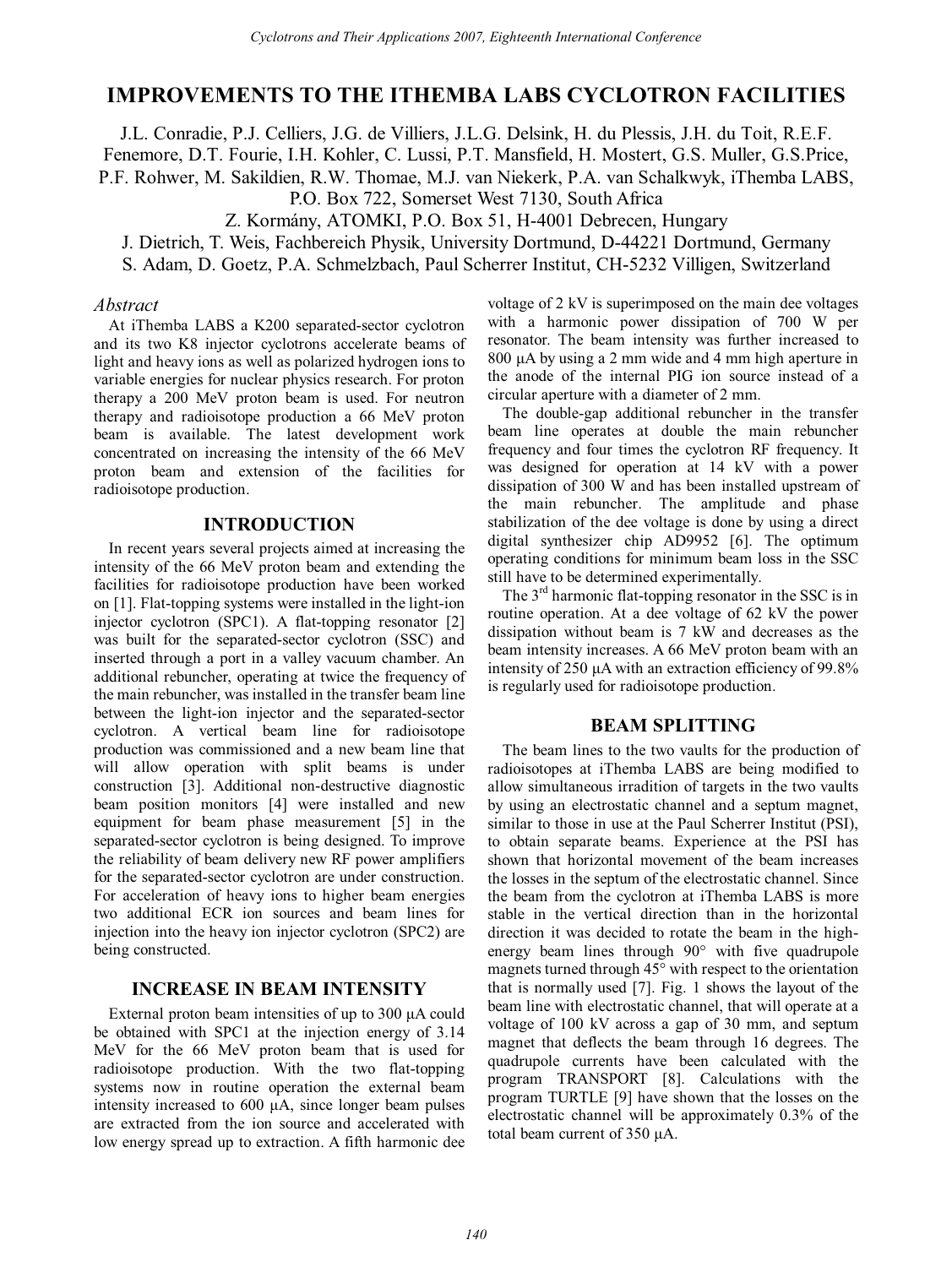

Figure 1: Layout of the 15.4 m long beam line for beam splitting.

# **DIAGNOSTIC EQUIPMENT**

Up to now beam phase measurements was done by displaying the amplified beam signal from a phase probe from one of the two multi-head probes on an oscilloscope, triggered by a signal derived from the dee voltage, and noting the time while the probe is driven from the injection to the extraction radius. Although the accuracy of the method is sufficient it is time consuming and the probe support also intercepts beam, which means that the beam phase in the cyclotron is not known during operation. New, non-interceptive phase probes with greater sensitivity are therefore planned.

The combined signals from the top and bottom plates of a phase probe are amplified and filtered before addition to a harmonic of the dee voltage generated by an Analog Devices direct digital synthesizer chip AD9952 mounted on a development board. Two signals with independent phase and amplitude adjustment by computer control are available from the synthesizer. One signal is used as a reference for the lock-in amplifier, and the other for cancellation of the pick-up signal, by adjustment of the amplitude and phase, to minimize the voltage displayed on the lock-in amplifier, without beam. Accurate phase and amplitude measurements are therefore not required for cancellation of the pick-up signal, except that such measurements are useful to calculate the approximate phase and amplitude settings of the AD9952 synthesizer before final adjustment, in order to speed up the cancellation process. Measurements on a test set-up showed that phase measurements at a beam intensity of 10 nA is possible.

Air-filled ionization chambers, similar to those in use at the PSI, were installed at 2 meter intervals in the highenergy beam lines leading to the radioisotope production vaults to detect stray-beam leaving the beam pipe. Each detector consists of two printed-circuit boards separated by a distance of 10 mm and with facing surfaces copperplated. The ring-shaped copper surfaces have inner and outer radius of 55.8 mm and 85.8 mm, respectively. On the one board the copper ring is divided in quadrants to indicate the position of the stray beam. The boards have been designed in such a way that they can be clamped onto the outside of the beam pipes without removing a pipe section. To detect stray particles the quadrant currents, using a 1 kV bias voltage, are measured, using integration techniques, and displayed with a computer program Halo. The system can measure 48 channels concurrently with an accuracy of a few pA. Central to the electronic system is a rabbit microprocessor. The computer program connects to the microprocessor over the network using TCP/IP. The program displays the data graphically and controls the current range. The colour of the graphs change when certain important conditions are met. Data from 8 stray-beam detectors are displayed. Using a client program the visual interface can be seen from any computer on the network. The stray-beam detectors now form part of the safety-interlocking system for protection of beam pipes and peripheral equipment. Stray-beam detectors, using PIN diodes, have been installed in the beam lines leading to the experimental areas.

## **RF POWER AMPLIFIERS**

The 24-year old power amplifiers of the SSC are progressively becoming more difficult to maintain as mechanical and electrical systems age and parts become obsolete. Failures regularly occur during energy changes, when the systems are more highly stressed, causing delays in beam delivery. To alleviate this problem it was decided to build simplified replacements for these 150 kW amplifiers, which are designed to operate only at the frequencies that are most often required. In restricting the operating range of the amplifiers, a huge cost saving is achieved. The existing amplifiers will be retained for use at all other frequencies. This will allow the operators to set up the amplifiers well in time for scheduled energy changes and will also allow servicing of the amplifiers not in use at the time. Models of sub-sections of the power amplifier have been built and preliminary tests and measurements were carried out. Mechanical parts are being machined, while some components are still being designed. The power-amplifier cabinet itself houses a 2 stage power amplifier using an Eimac 4CW100000E output tube and a 4CW25000A driver tube. The final anode circuit is a quarter-wave arrangement with fixed dimensions using a single variable vacuum capacitor for tuning. A fixed tapping on the transmission line acts as a fully-coupled loop to extract the output. A penalty for this arrangement is that the circulating current rises, as a function of falling frequency, faster than the surface resistivity decreases, resulting in a net reduction of resonant anode-impedance at the tube at the lower frequencies. A later refinement may be to add a series capacitor to the output coupling, to provide some adjustment for this impedance. The interstage tuned circuit uses a fixed inductor and yet again a single variable vacuum capacitor. These choices allow for a tuning range of about 2:1, which includes the two main frequencies for which the amplifier is intended, namely